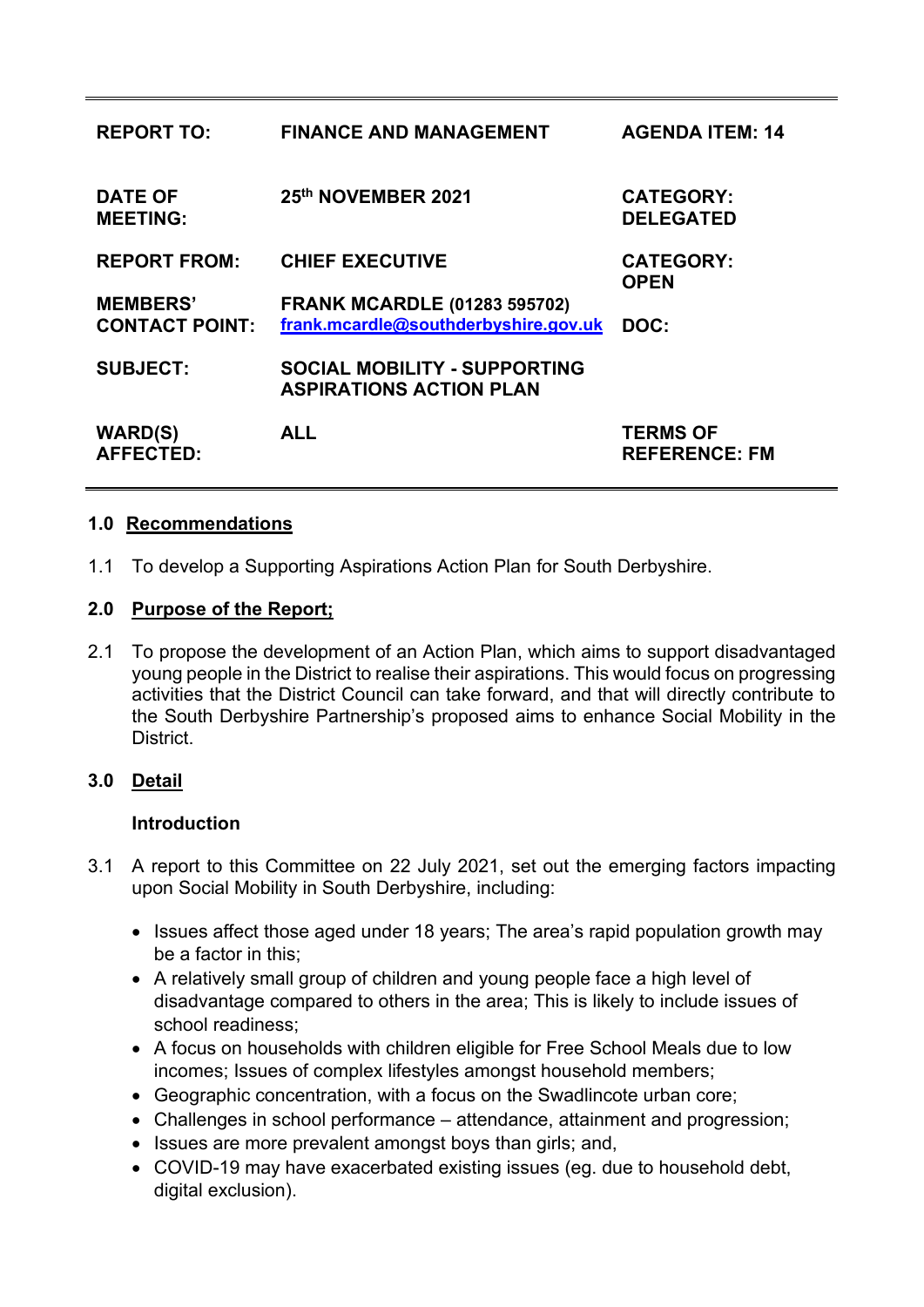- 3.2 The report also set out the challenges that are faced in developing a Social Mobility response, including:
	- A lack of up-to-date data on Social Mobility factors restricts the ability of partner organisations to respond in a timely and effective manner. This also delays the assessment and evaluation of outcomes of interventions. OFSTED inspections, for example, were undertaken some years ago and the Social Mobility Commission's State of the Nation index has not been updated since 2017;
	- Headline data is likely to mask a more complex picture;
	- The recent activities of schools and other organisations have been restricted by social distancing;
	- Resources of partner organisations have been diverted to Covid response activities; and
	- Early indications are that as we emerge from the pandemic the impact on young people will become increasingly apparent, due to disruptions to their education, fewer careers or social activities having been provided either through school or by parents, and those most vulnerable needing greater support financially and/or academically.

# **South Derbyshire Partnership**

3.3 The South Derbyshire Partnership is currently consulting on Social Mobility objectives on behalf of the Partnership. A copy of the consultation document can be found as Appendix A. For the reasons cited in Section 3.2, this is an ongoing piece of work.

# **Way Forward**

- 3.4 It is proposed that the District Council develops a cross-departmental action plan that aims to support the realisation of the aspirations of disadvantaged young people in South Derbyshire. This would focus on progressing activities that the District Council can take forward, and that will directly contribute to the South Derbyshire Partnership's proposed aims to enhance Social Mobility in the District.
- 3.5 Areas in which the District Council could seek to support disadvantaged young people could include:
	- Acting as a best practice employer, with respect to employment practices and provision of employment themed opportunities for young people, such as school visits, work experience, careers advice and apprenticeships.
	- Working with partner organisations to strengthen the links between schools and other academic centres to develop a shared understanding of the careers opportunities for young people and in particular, opportunities for vocationally based careers.
	- Promoting career options such as apprenticeships and industrial placements, plus initiatives such as the Kickstart Scheme.
	- Supporting the provision of careers activities and labour market information, working with schools to engage employers in broadening the outlook and raising awareness of opportunities amongst young people.
	- Promoting healthy, active lifestyles amongst young people, through involvement in physical and cultural activities in their local communities that will be engaging and inspirational.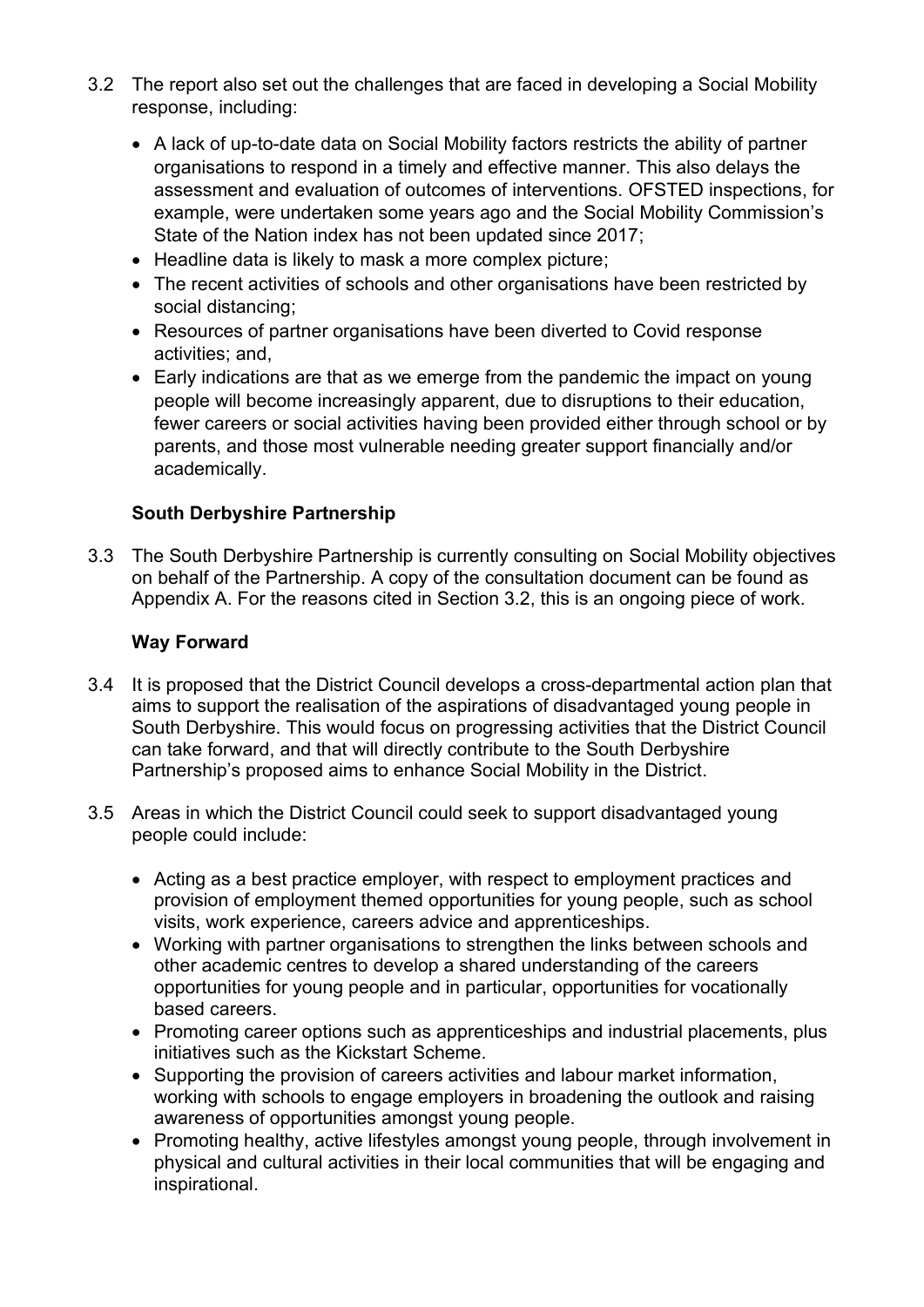### **4.0 Financial Implications**

4.1 There are no financial implications arising from this report.

## **5.0 Corporate Implications**

### **Employment Implications**

5.1 Not applicable.

### **Legal Implications**

5.2 Not applicable.

## **Corporate Plan Implications**

- 5.3 The Corporate Plan 'Our People' theme includes the objective to 'support and safeguard the most vulnerable' and the aim to:
	- Support Social Mobility to ensure people have the opportunity to access skilled jobs, higher and further education.

## **Risk Impact**

5.4 There is a risk that young people from disadvantaged backgrounds are unable to fulfill their potential, and that their talents are not unlocked, to the benefit of their communities and the local economy.

# **6.0 Community Impact**

#### **Consultation**

6.1 Consultations have been undertaken by the South Derbyshire Partnership with stakeholders, including young people, disadvantaged households, schools and partner organisations.

#### **Equality and Diversity Impact**

6.2 Social Mobility is about ensuring that everyone has the opportunity to build a good life for themselves regardless of their family background. In a Socially Mobile society, every individual has a fair chance of reaching their potential.

#### **Social Value Impact**

6.3 Through its activities the District Council can directly and indirectly support disadvantaged young people in the area in realising their aspirations.

#### **Environmental Sustainability**

- 6.4 Not applicable.
- 7.0 **Conclusions**